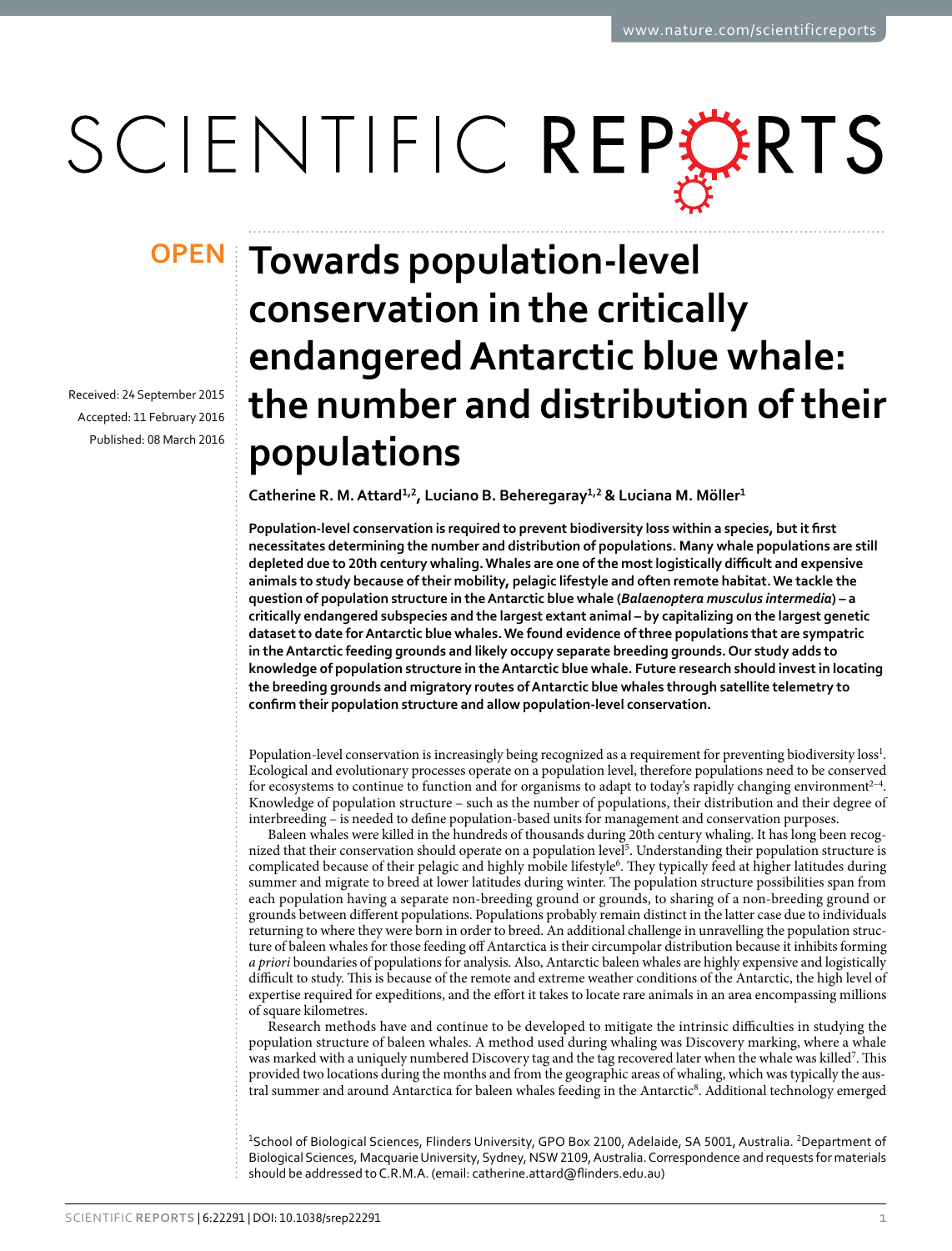that allowed more than two locations of an individual: photo-identification by natural markings<sup>[9,](#page-7-6)10</sup> and satellite tagging[11,](#page-8-0)[12.](#page-8-1) Satellite tagging allows remote tracking of movements and continues to be optimized to increase tag longevity[12,](#page-8-1)[13.](#page-8-2) Acoustic recordings of vocalizations from whales have also been used to putatively identify populations based on geographically distinct calls and, when these calls occur repetitively, songs[14–16](#page-8-3) that are only known in male[s17–20.](#page-8-4) However, a lack of acoustic differences does not necessarily equate to a lack of population structure, and therefore requires confirmation using genetic approaches<sup>[21](#page-8-5)</sup>. More cost-effective, informative, and high-throughput molecular markers continue to be developed, with microsatellites, mtDNA, and SNPs widely used today<sup>22</sup>. Genetic samples can be collected by remote biopsy sampling of live whales, and populations can be identified based on genetic differentiation between groups of individuals in accordance with population genetic theory<sup>23</sup>.

The largest animal is a species of baleen whale, the blue whale (*Balaenoptera musculus*), and the largest subspecies of blue whale is the Antarctic blue whale (*B. m. intermedia*[\)24](#page-8-8)[,25](#page-8-9). Antarctic blue whales reduced in abundance from 239,000 before hunting commenced in the 1904/05 austral summer season to a low of 360 when they were last hunted in the 1972/73 season<sup>26</sup>. The most recent abundance estimate was 2,280 from surveys conducted between the 1992/93 and 2003/04 austral summer<sup>27</sup>. This is only about 1% of pre-exploitation abundance. The subspecies is classified as Critically Endangered in the International Union for Conservation of Nature (IUCN) Red List of Threatened Species.

Under the International Whaling Commission (IWC), Antarctic blue whales are currently protected from commercial whaling and have not been killed under Special Permit (scientific) whaling. However, other anthropogenic activities may impede their recovery in numbers. Climate change may have consequences throughout the distribution of all population[s28.](#page-8-12) At the feeding grounds in the Antarctic, potentially threatening anthropogenic activities include research operations, tourism, and the krill fishery<sup>[29](#page-8-13)</sup>. At the breeding grounds and during migration, threats include but are not limited to seismic exploration for offshore oil and gas<sup>30</sup>, shipping noise<sup>31</sup>, and entanglement in fishing gea[r32.](#page-8-16) If Antarctic blue whales comprise of different populations, they would presumably inhabit different lower latitude areas during breeding and migration, so each population would be under a different array of anthropogenic threats outside the feeding season. Differences in threats between populations makes population-level conservation especially important to allow the persistence of each population.

The population structure of Antarctic blue whales can currently only be assessed where they feed, in the Antarctic, due to very limited knowledge of the locations of their breeding grounds. Movement of Antarctic blue whales studied using Discovery marks, photo-identification, and satellite tagging show large-scale movements as well as a degree of site fidelity to areas off Antarctica<sup>33-38</sup>. There are no known differences in song types within Antarctic blue whales<sup>39</sup>, which suggests that any populations within Antarctic blue whales are not acoustically distinct. Multiple populations of Antarctic blue whales are suspected based on analyses of genetic samples from the Antarctic that showed significant genetic differences at fixation indices between some IWC management Areas<sup>40</sup>. Defining management Areas was discussed since the 1930s and the Areas finally implemented from the 1974/75 season onwards by the IWC to aid in management of Southern Hemisphere baleen whales<sup>41</sup>. Each Area encompasses 50° to 70° longitude and stretches in latitude from the South Pole to the equator. Fixation index analyses require *a priori* putative populations, which are often geographic-based, and those that have been used (the IWC management Areas) as well as any other potential *a priori* geographic groupings are not necessarily biologically relevant given the continuous distribution of blue whales around the Antarctic. There has been no evidence of multiple populations based on Bayesian clustering assignment analyses<sup>[40](#page-8-19),[42](#page-8-21),[43](#page-8-22)</sup>, which are a standard genetic method to assess population structure that does not require *a priori* geographic groupings. The lack of evidence could be due to insufficient sample sizes  $(n = 47<sup>42</sup>)$ , insufficient number of markers (seven microsatellite loci<sup>[40](#page-8-19),[42](#page-8-21)</sup>), or inclusion of samples from the pygmy blue whale subspecies (*B. m. brevicauda*)<sup>42,43</sup>.

Genetic samples of Antarctic blue whales have been collected since 1990 through highly costly and logistically difficult boat-based surveys conducted through the IWC. Genetic data collection from these samples should be maximized to provide high quantity and quality data that will inform conservation of this critically endangered animal. Here we examine the poorly defined population structure of Antarctic blue whales at their feeding grounds using the largest genetic dataset to date – 142 individuals of the Antarctic subspecies and information from 20 microsatellite markers and the mtDNA control region. We report novel findings that should be used to direct future research on the population structure of Antarctic blue whales.

#### **Results**

The Bayesian analysis of STRUCTURE inferred three genetic clusters that occur in sympatry off Antarctica. First, the likelihood in STRUCTURE across different values of *K* showed a peak at a *K* of three (−10406.48 (SD 39.99)) and one (−10385.12 (SD 0.56)) [\(Fig. 1\)](#page-2-0). Second, the Δ*K* method estimated three genetic clusters (Δ*K*<sub>MAX</sub> = 17.20; [Fig. 1\)](#page-2-0). Third, there was unequal (i.e. not approximately one third) estimated membership of each individual to each genetic cluster at a *K* of three, with some individuals strongly classified into a cluster [\(Fig. 2](#page-2-1)). Fourth, there was multiple evidence that clusters were not spurious. There was uneven geographic distribution of clusters; in the Pacific Ocean basin sector of the Antarctic there was evidence of a lower proportion of cluster 3 as only three of the 26 individuals there were identified as belonging to that cluster ([Fig. 3](#page-3-0)). Additionally, these individuals had low maximum memberships of 0.547 to 0.597 inclusive, which means there may be no 'pure' individuals from this cluster in the Pacific Ocean basin sector of the Antarctic. All ten simulated panmictic populations had evidence of only one genetic cluster in STRUCTURE based on the likelihood peaking at a *K* of one (mean −10385.13 to −10385.40) and equal membership of individuals to each genetic cluster when *K* was set to more than one.

For the meaningful *K* value of three, CLUMPAK identified one major clustering solution (21 of 30 replicate runs; [Fig. 2](#page-2-1)) and two minor clustering solutions (each 3 of 30 replicate runs). The relatively low maximum memberships of most individuals for the two minor clustering solutions indicate these clustering solutions are biologically infeasible. They are likely due to difficulty in searching the space of possible membership values.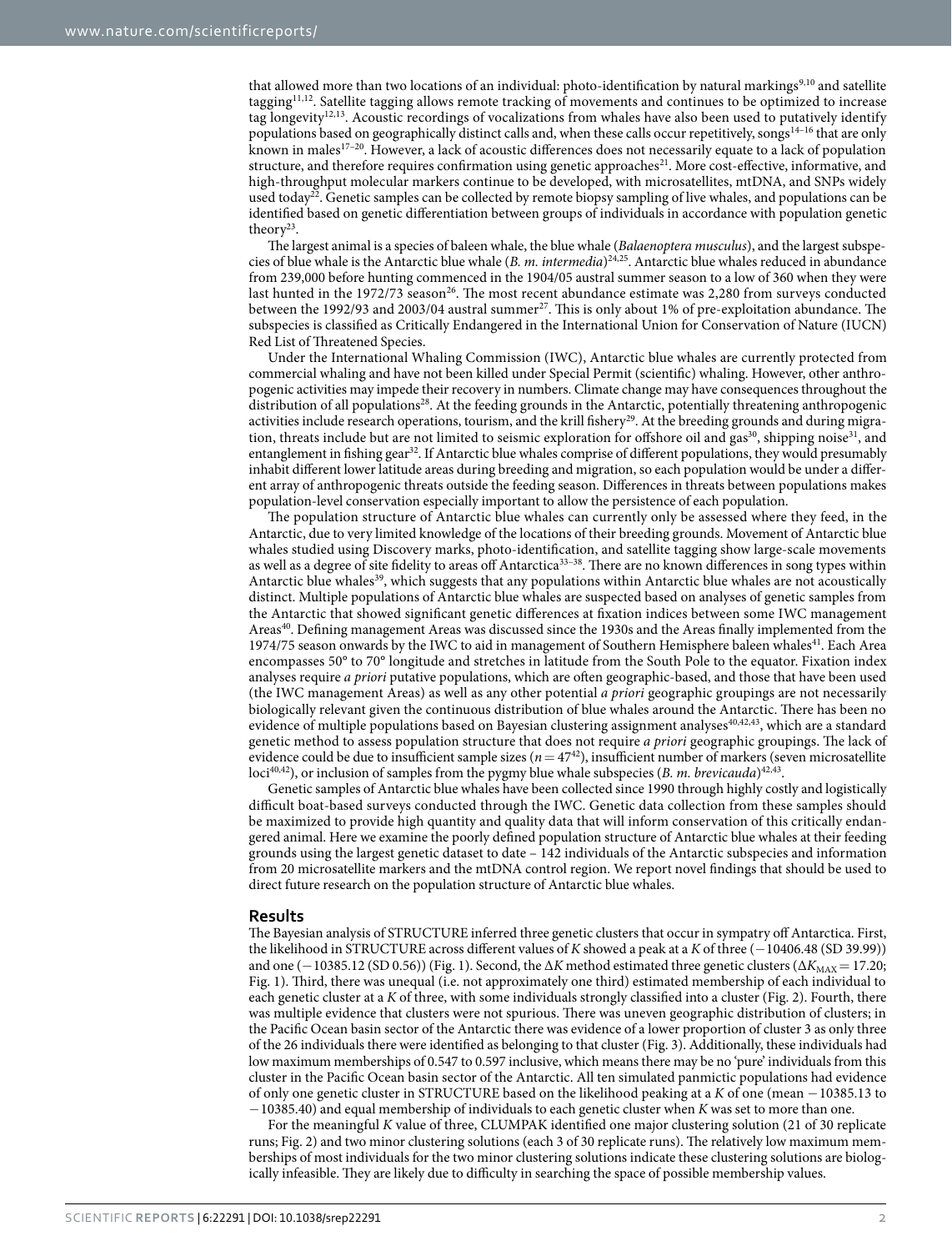

<span id="page-2-0"></span>





<span id="page-2-1"></span>**Figure 2. Clustering results of the STRUCTURE analysis for Antarctic blue whales using microsatellites when** *K* **is set to 3 and as summarized using CLUMPAK.** Population 1, blue or medium grey in greyscale; population 2, yellow or light grey in greyscale; population 3, red or dark grey in greyscale. (**a**) Estimated membership of each individual to each cluster. Each individual is represented by a column. Individuals are ordered according to the longitude at which they were sampled, starting from the western border of IWC management Area I. Individuals sampled at the same longitude were ordered from the oldest to the newest sample. The colouring of each column represents the proportion of estimated membership of each individual to each population. (**b**) Percentage distribution histogram of the highest membership proportion of Antarctic blue whales (white) and blue whales from each population.

Scientific **Reports** | 6:22291 | DOI: 10.1038/srep22291 3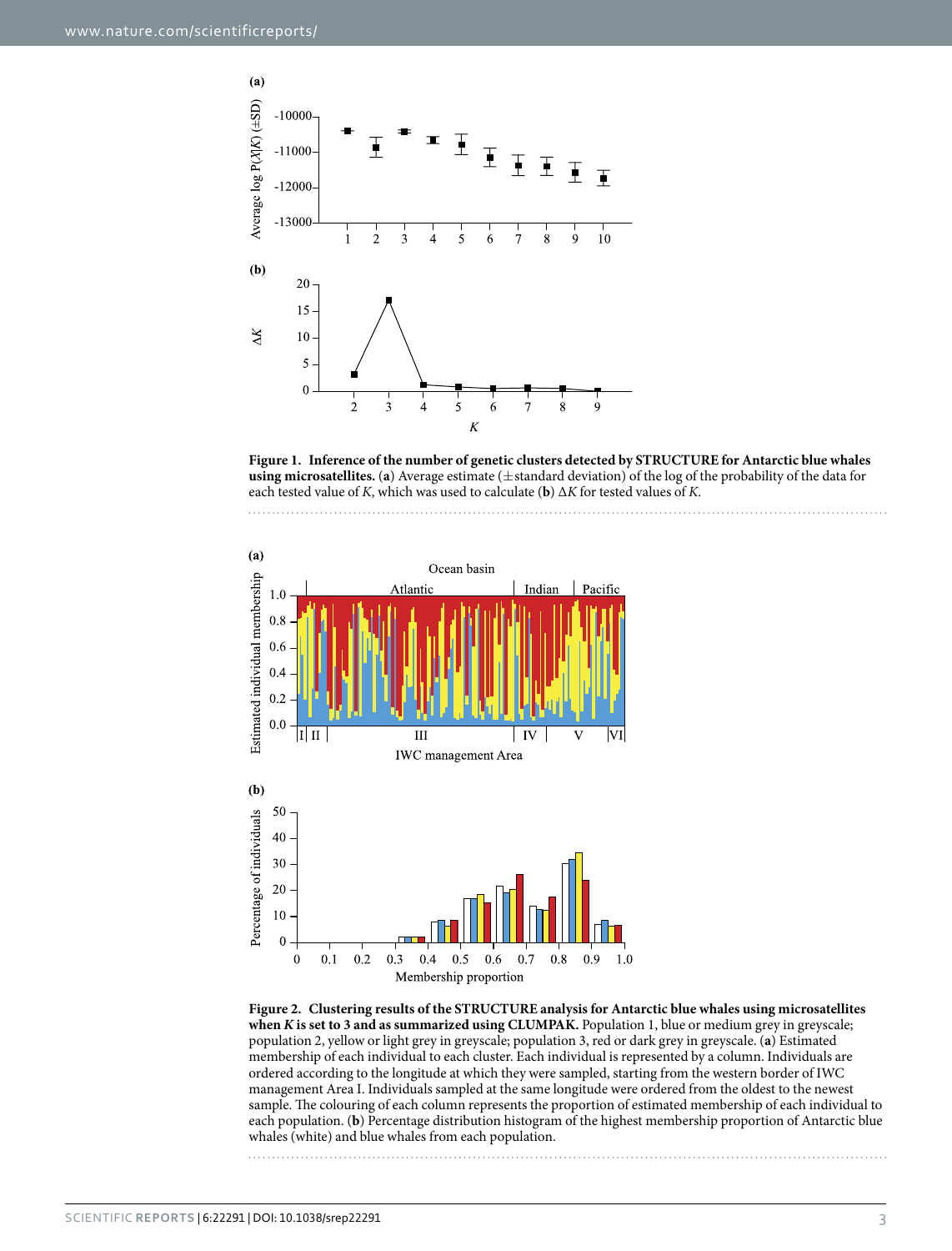

<span id="page-3-0"></span>

<span id="page-3-1"></span>

|                   | <b>Microsatellites</b> |                 |                  |                  | mtDNA control region |                  |           |                  |           |
|-------------------|------------------------|-----------------|------------------|------------------|----------------------|------------------|-----------|------------------|-----------|
|                   | $\boldsymbol{n}$       | <b>NA</b>       | $H_0$            | $H_F$            | AR                   | $\boldsymbol{n}$ | <b>NH</b> | $\boldsymbol{h}$ | <b>HR</b> |
| All<br>Antarctica | 142                    | 11.65<br>(5.46) | 0.758<br>(0.130) | 0.763<br>(0.133) | 9.99                 | 140              | 46        | 0.968<br>(0.005) | 26.58     |
| Population 1      | 47                     | 9.85<br>(4.04)  | 0.764<br>(0.148) | 0.761<br>(0.148) | 9.82                 | 46               | 23        | 0.958<br>(0.013) | 22.76     |
| Population 2      | 49                     | 9.05<br>(3.72)  | 0.751<br>(0.144) | 0.748<br>(0.130) | 8.96                 | 49               | 25        | 0.958<br>(0.014) | 23.97     |
| Population 3      | 46                     | 9.50<br>(4.65)  | 0.760<br>(0.122) | 0.747<br>(0.126) | 9.50                 | 45               | 20        | 0.938<br>(0.017) | 20.00     |

**Table 1. Genetic variation at 20 microsatellites and the mtDNA control region of Antarctic blue whales and the populations identified using STRUCTURE.** *n*, number of samples; NA, mean number of alleles; H<sub>O</sub>, mean observed heterozygosity; H<sub>E</sub>, mean unbiased expected heterozygosity; AR, mean allelic richness (based on the minimum sample size of 46 across populations and loci); NH, number of haplotypes; *h*, haplotype diversity; HR, haplotype richness (based on the minimum sample size across populations). Standard deviations are in parentheses.

Genetic variation was similar between each inferred cluster detected by STRUCTURE. This was regardless of whether variation was based on microsatellites or the mtDNA control region [\(Table 1\)](#page-3-1). There was significant and similar genetic differentiation based on fixation indices between the clusters (microsatellite  $F_{ST}= 0.020-0.024$ ; mtDNA  $F_{ST}= 0.016-0.029$  [\(Table 2\)](#page-4-0). There was also significant genetic differentiation between some IWC management Area pairwise comparisons [\(Table 2\)](#page-4-0).

#### **Discussion**

Our study helps refine knowledge of population structure in the Antarctic blue whale, *B. m. intermedia*. A Bayesian clustering assignment method based on microsatellite DNA provided evidence that three genetically differentiated populations occur sympatrically off Antarctica during the austral summer feeding season. For simplicity, these are henceforth referred to as populations. The levels of differentiation were low and similar between the populations, and consistent between analyses of microsatellites and the mtDNA control region. Genetic variation based on microsatellites and the mtDNA control region was similar in the three populations.

Previous studies were unable to detect the multiple, sympatric populations of Antarctic blue whales, even though they also used the same standard Bayesian clustering method<sup>[40,](#page-8-19)[42](#page-8-21)[,43](#page-8-22)</sup>. This is because of either smaller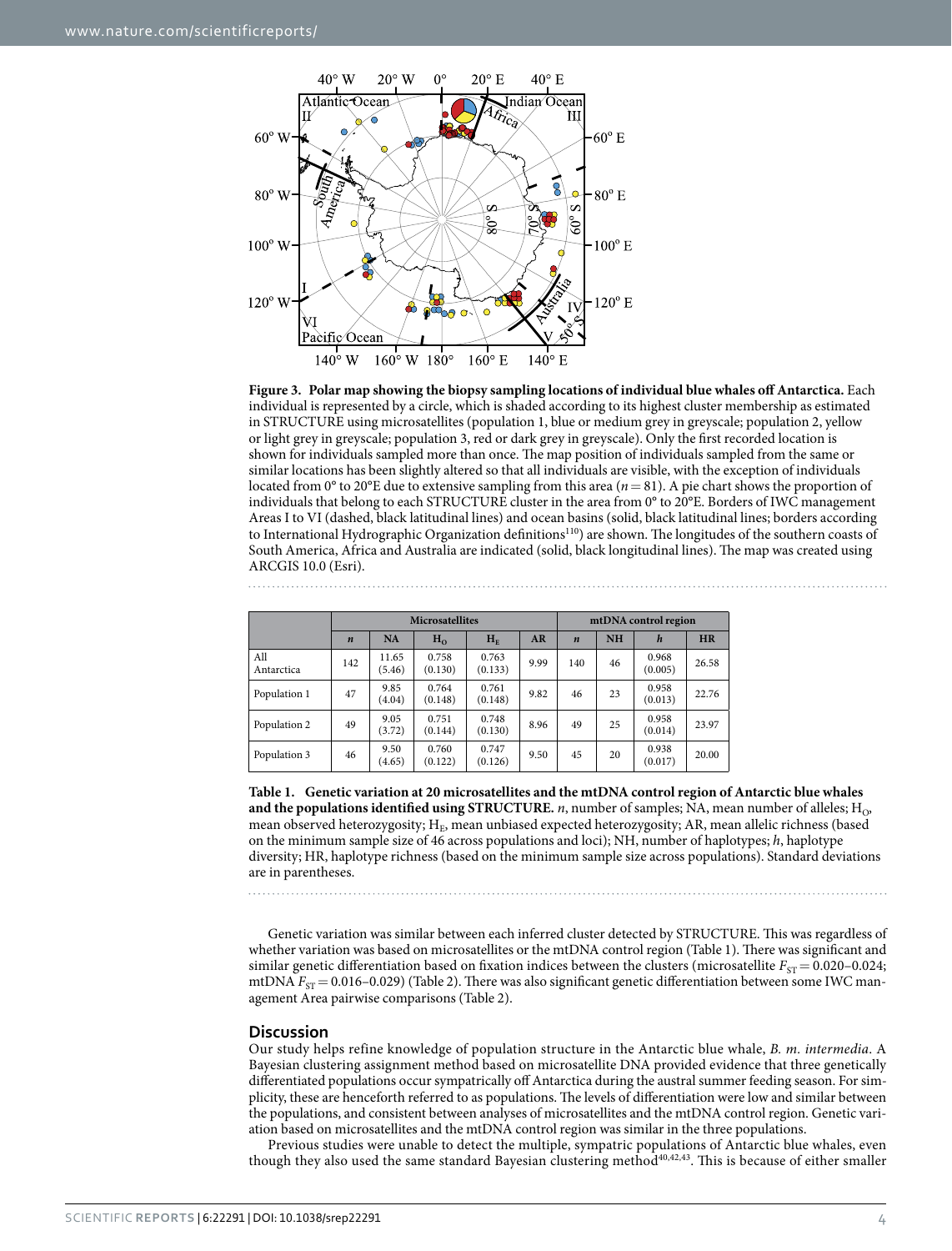<span id="page-4-0"></span>**(a)**

|                     | <b>Population 1</b>                        | <b>Population 2</b>                   | <b>Population 3</b>          |
|---------------------|--------------------------------------------|---------------------------------------|------------------------------|
| <b>Population 1</b> |                                            | 0.029<br>( <b>0.001</b> )<br>[<0.001] | 0.027<br>(0.001)<br>[<0.001] |
| <b>Population 2</b> | 0.020<br>( <b>0.001</b> )<br>$\sim$ 0.001] |                                       | 0.016<br>(0.020)<br>[0.005]  |
| <b>Population 3</b> | 0.021<br>( <b>0.001</b> )<br>[<0.001]      | 0.024<br>( <b>0.001</b> )<br>[<0.001] |                              |

**(b)**

|                      | Area I<br>$(n=4)$              | Area II<br>$(n=9)$             | Area III<br>$(n=79)$                            | Area IV<br>$(n=14)$            | Area V<br>$(n=27)$             | Area VI<br>$(n=7)$                |
|----------------------|--------------------------------|--------------------------------|-------------------------------------------------|--------------------------------|--------------------------------|-----------------------------------|
| Area I<br>$(n=4)$    |                                | $-0.004$<br>(0.452)<br>[0.286] | 0.081<br>(0.091)<br>[0.013]                     | $-0.028$<br>(0.609)<br>[0.657] | 0.030<br>(0.261)<br>[0.170]    | $-0.002$<br>(0.465)<br>[0.737]    |
| Area II<br>$(n=9)$   | 0.012<br>(0.242)<br>[0.160]    |                                | $-0.005$<br>(0.499)<br>[0.094]                  | 0.001<br>(0.411)<br>[0.319]    | $-0.017$<br>(0.680)<br>[0.066] | 0.058<br>(0.210)<br>[0.283]       |
| Area III<br>$(n=81)$ | 0.003<br>(0.371)<br>[0.243]    | 0.018<br>(0.002)<br>[0.009]    |                                                 | 0.001<br>(0.412)<br>[0.142]    | 0.002<br>(0.341)<br>[0.005]    | 0.101<br>(0.013)<br>$\sim$ 0.001] |
| Area IV<br>$(n=14)$  | 0.004<br>(0.219)<br>[0.455]    | 0.032<br>(0.001)<br>[0.005]    | 0.002<br>(0.283)<br>[0.612]                     |                                | 0.018<br>(0.188)<br>[0.461]    | 0.056<br>(0.111)<br>[0.869]       |
| Area V<br>$(n=27)$   | $-0.001$<br>(0.417)<br>[0.286] | 0.015<br>(0.019)<br>[0.002]    | (0.009)<br>(<0.001)<br>$\left[ < 0.001 \right]$ | 0.011<br>(0.012)<br>[0.026]    |                                | 0.055<br>(0.089)<br>[0.581]       |
| Area VI<br>$(n=7)$   | $-0.005$<br>(0.469)<br>[0.785] | 0.027<br>(0.018)<br>[0.021]    | 0.004<br>(0.282)<br>[0.087]                     | 0.004<br>(0.222)<br>[0.388]    | 0.004<br>(0.259)<br>[0.067]    |                                   |

Table 2. Genetic differentiation  $(F_{ST})$  of Antarctic blue whales between (a) the populations identified using **STRUCTURE, and (b) the IWC management Areas.** Analyses were conducted based on microsatellites (below diagonal) and the mtDNA control region (above diagonal). *P* values from permutation are in parentheses and from exact tests are in square brackets. Significant *P* values are in bold.

sample sizes, smaller number of markers, not specifically investigating population structure within the Antarctic subspecies, or a combination of these. Fixation indices, which require *a priori* putative populations, have previously[40](#page-8-19) and in the current study detected genetic differentiation between some IWC management Areas. Given the results of the current study for analyses that do not require *a priori* groupings, this genetic differentiation between Areas could be due to different proportions of the populations in different management Areas.

The only longitudinal range where the proportion of different populations can be accurately assessed is between 0° and 20°E since 57% of samples were from this area. Here, there is an almost equal ratio of individuals from each population (number of samples from population  $1 = 25$ , population  $2 = 26$ , population  $3 = 30$ ). In contrast, in the Pacific Ocean basin sector there is perhaps greater proportions of populations 1 and 2 compared with population 3 as only three of the 26 individuals there were identified as belonging to population 3, and these had low memberships (estimated in STRUCTURE) to population 3 of 0.547 to 0.597 inclusive. These individuals and others with relatively low membership to their assigned population may have admixed ancestry to multiple populations<sup>43</sup>; in other words, they may have immediate ancestors (e.g. parents, grandparents) from different populations. An alternative explanation for low membership is insufficient power for accurate assignment given the low levels of population differentiation.

The movement data available for Antarctic blue whales corroborate the current study's findings. They show large-scale movements off Antarctica – including movements that cross IWC management Areas and ocean basins – as well as small-scale movements. The data are from a wide range of methodologies and are across a wide time span: Discovery marks deployed from the 1934/35 to 1962/63 season and recaptured until the 1966/67 season<sup>33</sup>, photo-identifications from the 1987/88 to 2014/15 season<sup>34-37</sup>, Olson pers. comm. and satellite tagging and tracking within the 2012/13 season<sup>[38](#page-8-24)</sup> [\(Table 3](#page-5-0)). Longitudinal movements around the Antarctic require less travelling due to the high latitudes than the same amount of longitudinal movement at low latitudes, allowing the blue whales to move relatively easily between longitudes when in the Antarctic. The geographic distance was typically closer for intra-seasonal recaptures compared with inter-seasonal recaptures, though inter-seasonal recaptures still included small-scale movements<sup>[33,](#page-8-17)35</sup>. The small-scale movements indicate site fidelity and the potential for different proportions of populations in different areas, and the large-scale movements indicate the potential for sympatry of populations.

The individual whales likely move depending on the densities of their prey due to their high energetic requirements as the largest extant animal[44.](#page-8-26) Blue whales are specialist predators that feed on krill (order Euphausiacea). The Antarctic has high biological productivity, including Antarctic krill (*Euphausia superba*)[45,](#page-8-27) due to the Antarctic Circumpolar Current generating upwelling and circumpolar fronts<sup>[46](#page-8-28)</sup>. In the summer feeding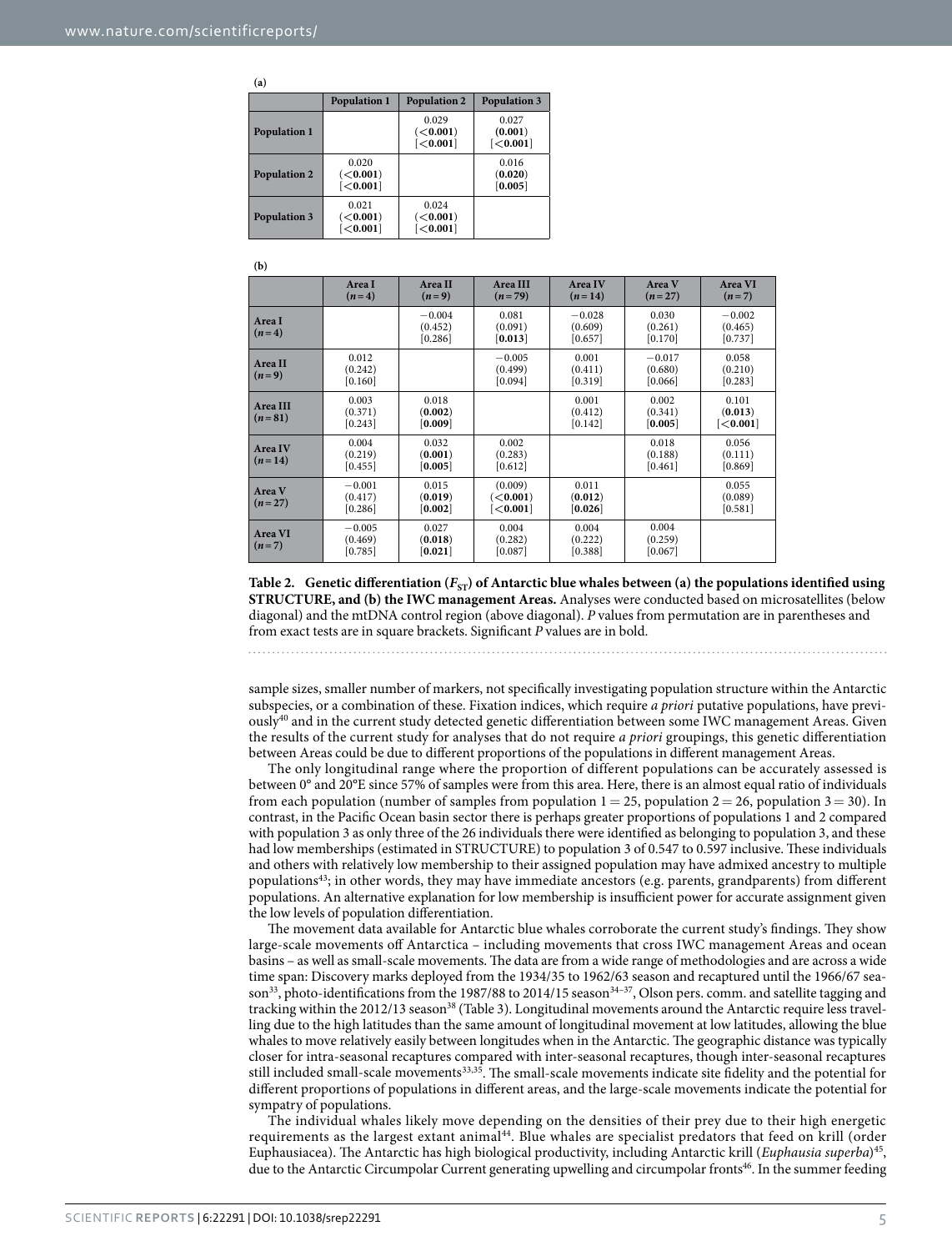<span id="page-5-0"></span>

|                                                             | Discovery marks <sup>33</sup> | Photo-identifications $34-37$ ,<br>Olson pers. comm. | Satellite tagging <sup>38</sup> |
|-------------------------------------------------------------|-------------------------------|------------------------------------------------------|---------------------------------|
| Austral summer seasons                                      | 1934/35-1966/67               | 1987/88-2014/15                                      | 2012/13                         |
| Number of individuals                                       | 2295                          | 399                                                  | $\overline{c}$                  |
| Number recaptured within a season                           | 49                            | 36                                                   | <b>NA</b>                       |
| Minimum movement within a season<br>(degrees longitude; km) | 0.10:32                       | 0.04:3                                               | 16.12: 1433                     |
| Maximum movement within a season<br>(degrees longitude; km) | 76.45: 3516                   | 24.69; 1172                                          | 75.06; 5300                     |
| Number recaptured between seasons                           | 46                            | 14                                                   | <b>NA</b>                       |
| Minimum movement between seasons<br>(degrees longitude; km) | 1.77: 122                     | 0.47:19                                              | <b>NA</b>                       |
| Maximum movement between seasons<br>(degrees longitude; km) | 172.58; 6250                  | 141.81:6550                                          | <b>NA</b>                       |

**Table 3. Summary of movement data for Antarctic blue whales generated by previous studies through Discovery marking, photo-identification and satellite tagging.** The distances provided as km include latitudinal movements, and the movements within a season exclude those recorded on the same day. The "number of individuals" for Discovery marking is the number of mark deployments, however note that four individuals recaptured within a season, four recaptured between seasons, and one recaptured on the same day had two marks, and that one recaptured between seasons was morphologically identified as a pygmy blue whale<sup>[33](#page-8-17)</sup>. The whale with the minimum movement detected by satellite tagging was also the whale with the maximum intra-seasonal photo-identification, with a photo-identification taken prior to tagging and on the day of tagging<sup>36</sup>. Two of the inter-seasonal photo-identification recaptures<sup>[35](#page-8-25)</sup> were also identified as recaptures using genetic methods $40,43$  $40,43$  $40,43$ . One was a female identified in the current study as belonging to population 3 (estimated membership 0.474) and moved 131.70° longitude, the other was a male identified as belonging to population 1 (estimated membership 0.846) and moved 6.69° longitude. NA, not applicable.

season the Antarctic blue whales are generally south of the Antarctic Polar Front (also known as the Antarctic Convergence)<sup>33</sup>, a region associated with particularly high biological productivity<sup>47</sup> and where blue whales feed on Antarctic krill[48](#page-8-30). The distribution and density of Antarctic krill changes within and between seasons depending on environmental condition[s49](#page-8-31), requiring marine predators, such as blue whales, to move to find sufficient amounts of their prey e.g.<sup>50–52</sup>. Such dependence is particularly important to consider given evidence of changes in Antarctic krill demographics due to recent climate change<sup>53,54</sup>. The dependence of blue whales on high concentrations of krill may also occur outside their feeding grounds[33](#page-8-17),[55](#page-8-35),[56](#page-8-36), unlike traditional thinking that baleen whales fast during migration and at breeding grounds. This means the specific locations of Antarctic blue whale breeding grounds may be influenced by the location and abundance of krill during the austral winter.

The exact breeding ground locations of Antarctic blue whales are unknown. One possibility is that populations breed at different ocean basins. This means that populations would be physically separated by the continental land masses of South America, Africa and Australia during the austral winter breeding season. It has long been suggested that at least one Antarctic population breeds in each of these physically separated regions<sup>57</sup>. Acoustic recordings of Antarctic blue whale calls in the austral winter indicate their breeding grounds include low lati-tudes of the Indian Ocean and eastern Pacific Ocean<sup>58[,59](#page-9-1)</sup>. Their breeding grounds may also include low latitudes of the South Atlantic Ocean, with perhaps no recordings of their calls in that basin due to insufficient effort[39.](#page-8-18) For example, the Atlantic Ocean region off south-west Africa has been suggested as a breeding location based on seasonality of Antarctic blue whale historical catches in south-west Africa[24,](#page-8-8)[33.](#page-8-17) However, since whaling there have been only two recorded blue whale sightings off that coast<sup>33</sup>. There is also a paucity of data on the population structure of other Antarctic baleen whales. There is evidence that populations of humpback whales (*Megaptera novaeangliae*) – arguably the most well-understood Antarctic baleen whale – have discrete distributions in the Antarctic, with overlap in the distribution of some populations<sup>[60](#page-9-2)</sup>. They are thought to breed at lower latitudes segregated across the three ocean basins, but also with multiple populations breeding discretely in each ocean basin[60](#page-9-2). The Antarctic minke whale (*B. bonaerensis*) may also have a similar pattern of discrete population distributions in the Antarctic with some overlap<sup>61</sup>. Outside the Antarctic there is evidence of populations in sympatry at feeding grounds. The common minke whale (*B. acutorostrata*) appears to have complete sympatry on feeding grounds in the North Atlantic<sup>62</sup>.

It is also possible that at least one population of Antarctic blue whales is resident in the Antarctic throughout the year. A resident population may follow the ice edge as it expands northwards in the austral winter and recedes in the austral summer. This is suggested by year-round acoustic detections of the Antarctic subspecies off the western coast of the Western Antarctic Peninsula<sup>[63,](#page-9-5)[64](#page-9-6)</sup> and off eastern Antarctica at 67°S, 70°E<sup>64</sup>. Antarctic blue whales have also been recorded year-round off the Crozet Islands<sup>59,65</sup> based on acoustics, and off the sub-Antarctic island of South Georgia based on whaling catch data<sup>[33](#page-8-17)</sup>. Blue whales of other subspecies have also been recorded at some localities year-round<sup>59,[65–68](#page-9-7)</sup>, and other baleen whale species have been recorded in the Antarctic<sup>[69–71](#page-9-8)</sup> and other locations<sup>72–75</sup> year-round. Some of these are likely to be resident populations<sup>72,73</sup>.

Another explanation for year-round presence at a feeding ground is overlapping timing of departures and arrivals. This overlap could be mediated by temporal segregation of migration based on age, sex, reproductive state, or migratory destination, as is thought for humpback whales<sup>[76](#page-9-11),[77](#page-9-12)</sup>. Alternatively, a proportion of a population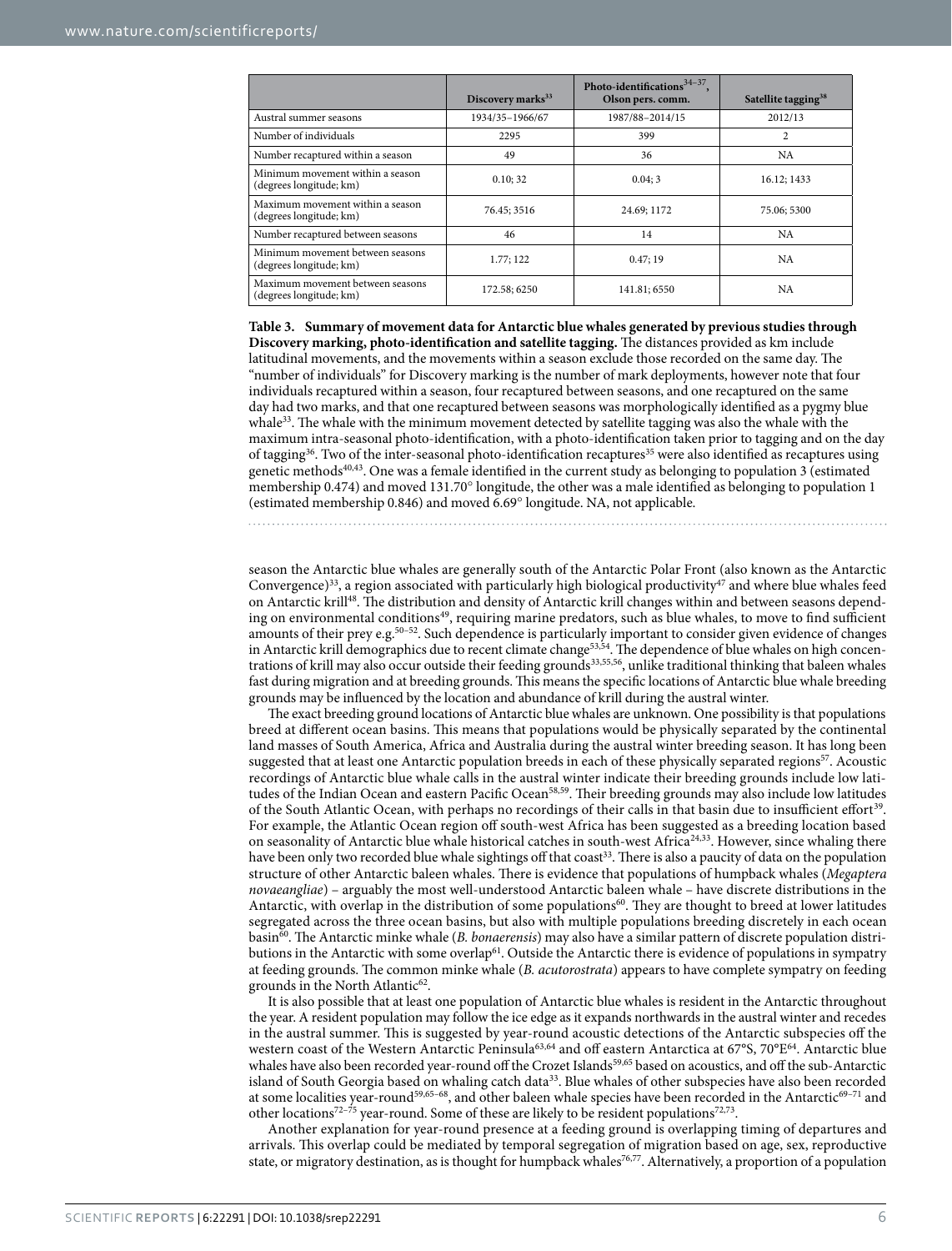or populations may remain at the feeding grounds year-round. These could be individuals that are sexually or physically immature, or as also suggested for humpback whales<sup>[78](#page-9-13)</sup>, mature females that are currently not breeding. Sexual maturity in blue whales is only reached at 10 years, and physical maturity afterwards<sup>79-81</sup>. Female blue whales are not thought to breed each season as they have a two to three year inter-calf interval, gestation lasting at least 10 months, weaning lasting seven months, and simultaneous pregnancy and lactation is rar[e80,](#page-9-15)[81.](#page-9-16) However, the vocalizations that are geographically distinct in blue whales and appear as songs are likely only produced by males<sup>17[,18](#page-8-39)</sup>, and the distinct Antarctic blue whale vocalization was used to report the year-round presence of blue whales in the Antarctic<sup>[63,](#page-9-5)64</sup>. This means males are present year-round, with or without females.

It is possible that whaling has influenced the population structure detected here. Exploitation can lead to the formation or loss of populations, or for the level of genetic differentiation between populations to increase or decrease<sup>82</sup>. This can be due to increased genetic drift and associated loss of variation and increased genetic differentiation, and changes in the degree of gene flow between populations. Ideally, a sufficient number of pre-whaling samples from the same locations as the current samples should be used to determine if the population structure of blue whales has changed due to human impacts[83](#page-9-18), but such samples are not available in the present study. However, the most likely pre-whaling scenarios of blue whale populations can be inferred based on non-genetic data and the biology of this species. It is likely that there were multiple populations of Antarctic blue whales before whaling. While there are different possibilities regarding the breeding ground locations of Antarctic blue whales, acoustic and whaling catch data indicate that they include different ocean basins<sup>24[,33](#page-8-17),[58](#page-9-0),[59](#page-9-1)</sup>. This would promote the formation of different populations, as seen in humpback whales<sup>[60](#page-9-2)</sup>, because land barriers between ocean basins would hinder movement between breeding grounds. Philopatry to basins may be mediated by maternally-directed cultural learning of migratory routes and destinations, which makes population-level conservation particularly imperative as extirpation of a population could result in no re-colonization of the associated breeding ground<sup>[84](#page-9-19)</sup>. In addition, it is likely that Antarctic blue whale populations were sympatric in the Antarctic before whaling. This is because there are no obvious differences in the pattern of blue whale movements in the Antarctic according to Discovery mark<sup>[33](#page-8-17)</sup> and photo-identification<sup>34–37</sup> datasets, which together span from the 1934/35 to 2014/15 season. The non-genetic data therefore indicate that different populations likely existed within Antarctic blue whales before whaling, and these were sympatric in the Antarctic.

The current level of gene flow between populations may be greater than that prior to whaling, which could account for the low level of genetic differentiation and evidence of admixture found in the current study. Increased gene flow may occur because individuals need to travel further afield to find mates given that the num-ber of Antarctic blue whales reduced from 239,000 to 360 individuals due to whaling<sup>[26](#page-8-10)</sup>. Indeed, hybridization between the Antarctic blue whale and pygmy blue whale subspecies may have begun occurring or increased in occurrence within the last four decades due to whaling or climate change[43](#page-8-22). Although, there may have always been high levels of gene flow between the Antarctic populations. The low differentiation can otherwise be explained by the Antarctic populations being founded relatively recently (but still prior to whaling) on an evolutionary timescale, which is unlikely given evidence that Antarctic blue whales are the ancestral subspecies of blue whales in the Southern Hemisphere<sup>85</sup>. It is also unlikely that whaling has caused an increase in population differentiation through genetic drift because increased genetic drift has not yet existed for long enough to have a major effect; blue whales are long-lived with a generation time of 31 years<sup>86</sup>, and Antarctic blue whales were hunted from the 1904/05 to 1972/73 season, so the populations have only had a reduced size for about three to four generations.

Locating the breeding grounds of blue whales feeding off Antarctica is needed to confirm their current population structure. The biopsy samples used in the current study and the raw data for much of the discussed post-whaling Antarctic blue whale research, including photo-identifications<sup>34-37</sup>, abundance estimates<sup>[26,](#page-8-10)27</sup>, past genetic research[40,](#page-8-19)[42,](#page-8-21)[43,](#page-8-22) and satellite tagging[38](#page-8-24), were collected through international, collaborative vessel surveys in the Antarctic. The breeding grounds of Antarctic blue whales would ideally be located through continuing collaborative efforts to satellite tag Antarctic blue whales while they are feeding and tracking their subsequent move-ments<sup>[38](#page-8-24)</sup>. Despite current longevity issues<sup>12</sup>, there has been much success in using tags to determine movements and migratory destinations<sup>87,88</sup>, and to assess inter-year and individual variation when enough tags are deployed<sup>55</sup>. In addition, tags continue to be improved to increase their longevity<sup>12,13</sup>. Subsequent genetic samples from breeding grounds would allow confirmatory genetic structure analyses with biologically reasonable *a priori* groupings and a baseline for comparative genetic analyses of samples collected off Antarctica. Monitoring each population's abundance would then need to be performed at their breeding grounds. Monitoring is needed because the populations may differ in pre- and post-whaling abundance and recovery trends, especially because they occupy different migratory routes and breeding grounds with likely different carrying capacities and anthropogenic threats.

#### **Methods**

**Data collection.** Genetic samples from the 142 Antarctic blue whale individuals used in this study were collected off Antarctica using non-lethal biopsy darts. These samples exclude resamples, migrant pygmy blue whales, and subspecies hybrids found off Antarctica by Attard *et al.*[43](#page-8-22). The samples were collected from 1990 to 2009 in December to February during the International Decade of Cetacean Research (IDCR) and Southern Ocean Whale and Ecosystem Research (SOWER) cruises. This was approved by and conducted in accordance with the regulations of the IWC. Samples were preserved in either 20% DMSO saturated with NaCl or 70–100% ethanol, and archived at Southwest Fisheries Science Center (SWFSC) in the USA. DNA was extracted at SWFSC using multiple methods, including a modified salting-out protocol<sup>89</sup> and DNeasy® Blood and Tissue Kit (Qiagen).

Genetic data were collected from the samples at 20 microsatellites and a 414 bp fragment of the mtDNA control region. The data used in the current study from the 20 microsatellites were obtained by Attard *et al.*[43](#page-8-22) (BM03[290](#page-9-25) was discarded in the previous study and current study due to evidence of null alleles). Data from the 414 bp fragment of the mtDNA control region was obtained by LeDuc *et al.*[42](#page-8-21) and in the current study. The current study obtained the mtDNA data using the methods of LeDuc *et al.*[42](#page-8-21) or Attard *et al.*[90](#page-9-25), with the alteration of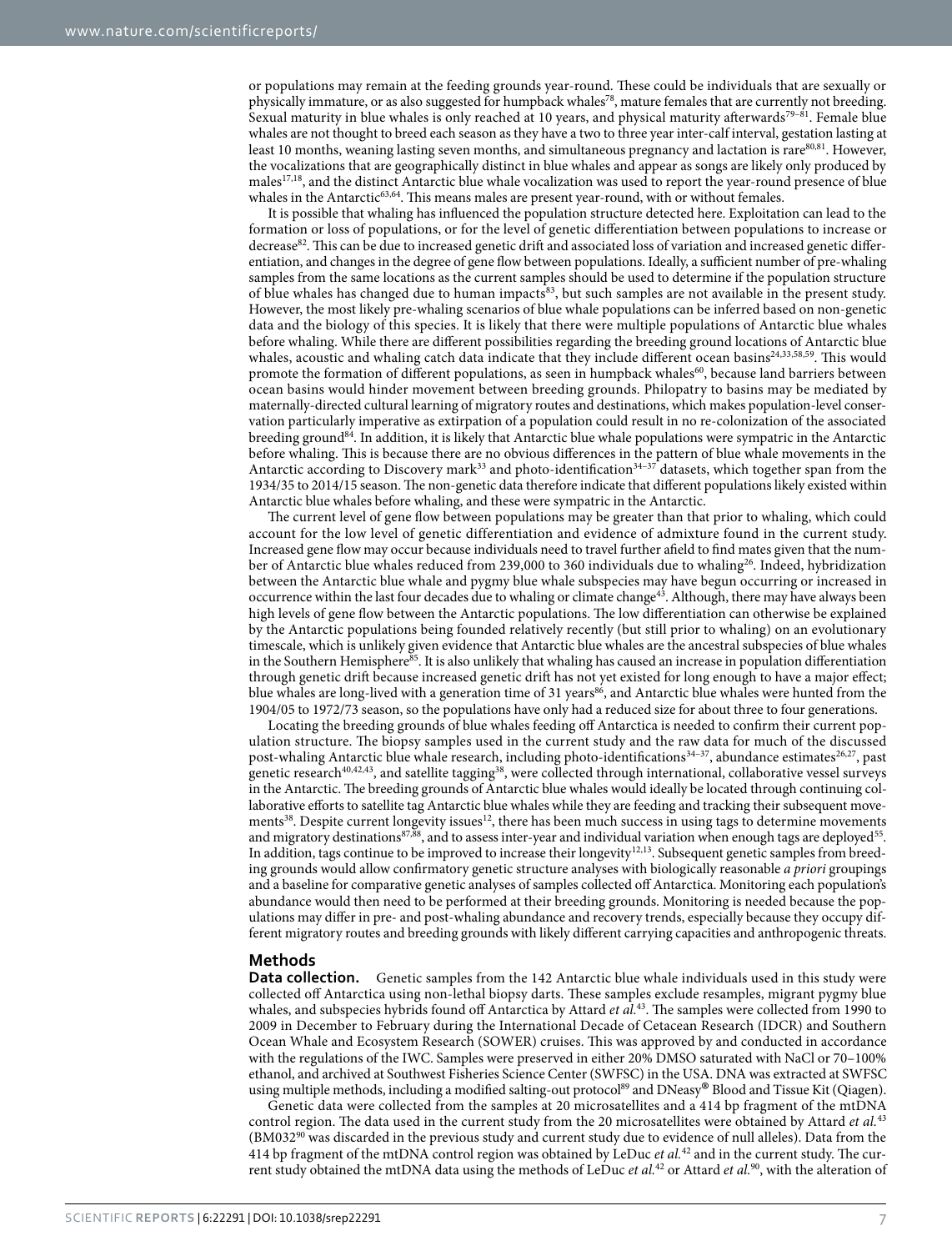using an exo-SAP (Fermentas) protocol to purify mtDNA PCR products and an ABI 3730xl Genetic Analyzer (Applied Biosystems) for sequencing.

Analyses confirming microsatellite data adhered to the assumptions of subsequent analyses were conducted for the Antarctic subspecies and each genetic cluster identified by Bayesian analyses. This included checking for homozygote excess, and genotyping errors from stuttering and short allele dominance, using MICROCHECKER 2.2.3[91](#page-9-26) (95% confidence intervals, 10,000 runs). Deviations from Hardy-Weinberg equilibrium were tested using ARLEQUIN 3.5.1.2<sup>[92](#page-9-27)</sup> (10,000 dememorizations, 100,000 Markov chain steps) and linkage disequilibrium between pairs of loci were tested using FSTAT 2.9.3.[293,](#page-9-28) with sequential Bonferroni corrections applied to significance values<sup>[94](#page-9-29)</sup>. The only potential evidence of unsuitability of a microsatellite locus was evidence of homozygote excess for locus Dde09<sup>95</sup> for the whole dataset, but this was likely due to a lack of panmixia.

**Population structure.** Population structure was assessed using a standard strategy that is suitable for continuously distributed and potentially sympatric populations. The Bayesian clustering assignment method of STRUCTURE 2.3.4 $96$  was implemented for microsatellite data with the admixture model of ancestry, the cor-related allele frequency model<sup>[97](#page-9-32)</sup>, and without using sampling locations as priors<sup>[98](#page-9-33)</sup> (burn-in of 100,000 iterations then runs of 106 ). Thirty independent runs were conducted for each value of *K* from one to 10, where *K* is the number of inferred genetic clusters. Runs were summarized using CLUMPAK<sup>99</sup> (Main Pipeline, default parameters) to obtain the estimated membership of each individual to each cluster. CLUMPAK accounts for differences in replicate runs caused by label switching (from the arbitrary labelling of clusters) and multimodality (from either difficulty in searching the space of possible membership values or real biological factors).

Multiple measures were used to infer the most meaningful number of populations (*K*) detected by STRUCTURE. First, the probability of the data for each tested value of *K* was taken into account, with the highest probabilities expected at meaningful values of *K*. Second, the Δ*K* method[100](#page-9-35) was implemented in STRUCTURE HARVESTER 0.6.9[3101.](#page-10-1) As this method is based on changes in the probability of successive values of *K*, it can only detect a true *K* that is greater than one. Third, the distribution of estimated fraction of membership to each cluster for each individual at a given *K* was taken into account. Approximately 1/*K* fractions are expected for each individual at *K*> 1 when there is no genetic structure. Fourth, spurious genetic clustering was considered a possibility if the geographic distribution of inferred genetic clusters was even or if STRUCTURE detected two or more clusters for any of ten simulated panmictic populations.

The panmictic populations were simulated and analyzed following Quintela *et al.*[102](#page-10-2). Ten panmictic populations were simulated by permuting alleles within each locus using package *poppr*[103](#page-10-3) in R 3.0.[3104](#page-10-4) (function *shufflepop*, permute alleles method). These were analyzed in STRUCTURE using the models, burn-in and run length implemented for the empirical dataset. Ten independent runs were conducted for each value of *K* from one to five. The most meaningful *K* was determined based on the probability of the data for each tested value of *K* and the estimated fraction of membership to each cluster for each individual at a given *K*. The Δ*K* method was not implemented as it can only detect a true *K* that is greater than one.

Pairwise genetic differentiation ( $F_{ST}$ ) was calculated based on microsatellites and the mtDNA control region using ARLEQUIN (significance assessed by 10,000 permutations) between the clusters, as well as between *a priori* geographic groupings of IWC management Areas. Genetic differentiation was calculated to allow comparisons with previous *a priori* genetic differentiation analyses of Antarctic blue whales<sup>[40](#page-8-19)</sup> rather than to elucidate the genetic structure of Antarctic blue whales. Exact tests of population differentiation were conducted for microsatellites using GENEPOP 4.3[105](#page-10-5),[106](#page-10-6) (10,000 dememorizations, 100 batches, 10,000 iterations per batch) and for the mtDNA control region using ARLEQUIN (100,000 Markov chain steps, 10,000 dememorizations).

**Genetic variation.** Genetic variation was determined for the Antarctic subspecies and each genetic cluster identified by Bayesian analyses. Variation based on microsatellites was determined by calculating the number of alleles, observed heterozygosity (H<sub>O</sub>) and unbiased expected heterozygosity (H<sub>F</sub>) using GENALEX 6.501<sup>107,108</sup>, and allelic richness using FSTAT<sup>93</sup>. Genetic variation based on the mtDNA control region was determined by calculating the haplotype diversity (*h*) using ARLEQUIN, and haplotype richness using CONTRIB 1.02[109](#page-10-9).

#### **References**

- <span id="page-7-0"></span>1. Purvis, A. & Hector, A. Getting the measure of biodiversity. *Nature* **405,** 212–219 (2000).
- <span id="page-7-1"></span>2. Stockwell, C. A., Hendry, A. P. & Kinnison, M. T. Contemporary evolution meets conservation biology. *Trends Ecol. Evol.* **18,** 94–101 (2003).
- 3. Pressey, R. L., Cabeza, M., Watts, M. E., Cowling, R. M. & Wilson, K. A. Conservation planning in a changing world. *Trends Ecol. Evol.* **22,** 583–592 (2007).
- 4. Garner, A., Rachlow, J. L. & Hicks, J. F. Patterns of genetic diversity and its loss in mammalian populations. *Conserv. Biol.* **19,** 1215–1221 (2005).
- <span id="page-7-2"></span>5. Clapham, P. J., Young, S. B. & Brownell Jr., R. L. Baleen whales: conservation issues and the status of the most endangered populations. *Mamm. Rev*. **29,** 35–60 (1999).
- <span id="page-7-3"></span>6. Hoelzel, A. R. Genetic structure of cetacean populations in sympatry, parapatry, and mixed assemblages: implications for conservation policy. *J. Hered.* **89,** 451–458 (1998).
- <span id="page-7-4"></span>7. Brown, S. G. Report of the Scientific Committee, Annex L. Consideration of the present technique of whale marking and future marking programmes. *Rep. Int. Whal. Comm*. **21,** 100–105 (1971).
- <span id="page-7-5"></span>8. Clapham, P. J. & Baker, C. S. Whaling, modern in *Encyclopedia of Marine Mammals* (eds Perrin, W. F., Würsig, B. & Thewissen, J. G. M.) 1328–1332 (Academic Press, 2002).
- <span id="page-7-6"></span>9. Hammond, P. S., Mizroch, S. A. & Donovan, G. P. (eds) Individual recognition of cetaceans: use of photo-identification and other techniques to estimate population parameters. *Rep. Int. Whal. Comm. Spec. Issue* **12** (1990).
- <span id="page-7-7"></span>10. Markowitz, T. M., Harlin, A. D. & Würsig, B. Digital photography improves efficiency of individual dolphin identification. *Mar. Mamm. Sci*. **19,** 217–223 (2003).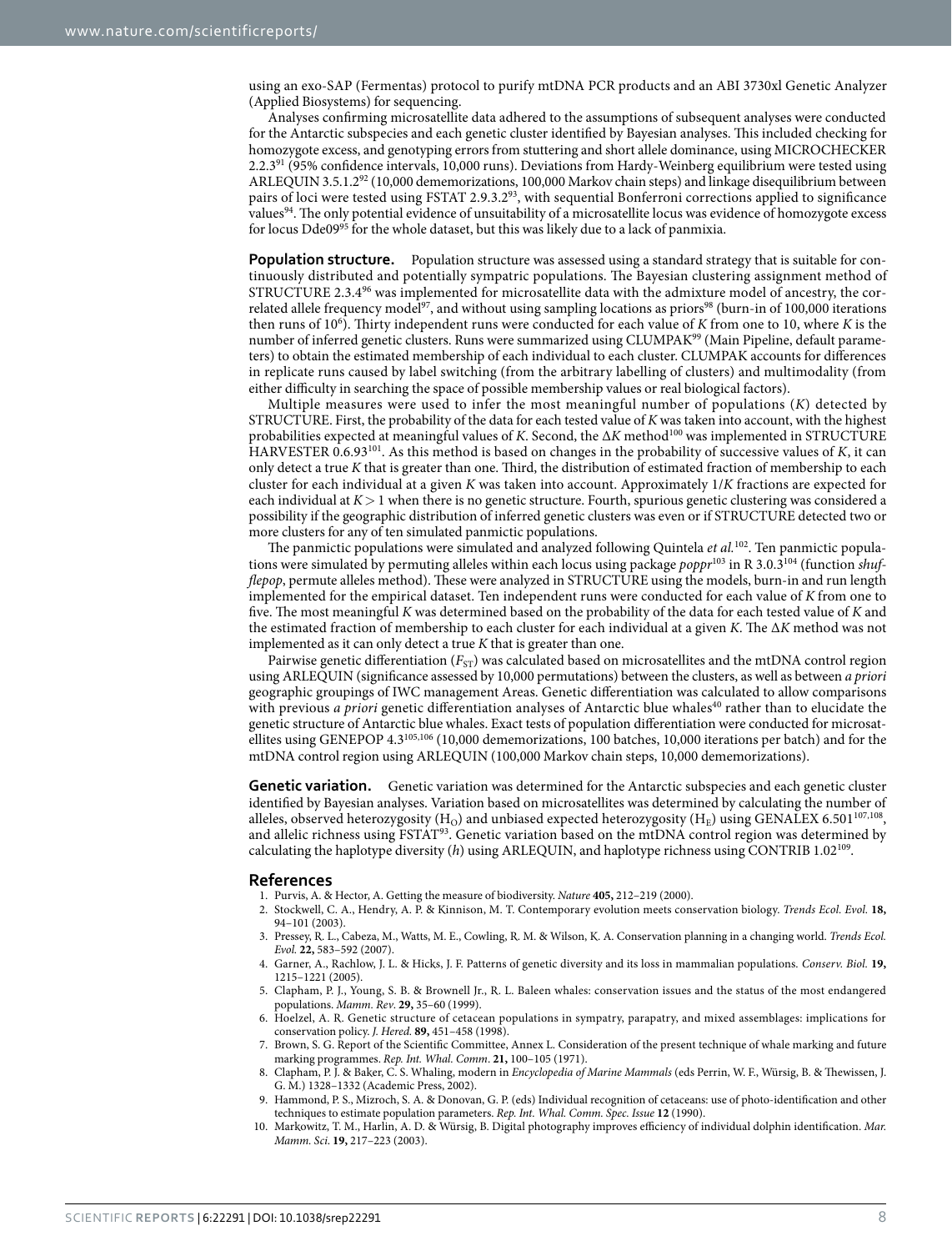- <span id="page-8-0"></span>11. Montgomery, S. (ed.) Report on the 24–26 February workshop to assess possible systems for tracking large cetaceans. *Final Report to Minerals Management Service, National Technical Information Service (NTIS) No. PB 87-182135*. (Marine Mammal Commission, 1987).
- <span id="page-8-1"></span>12. Mate, B., Mesecar, R. & Lagerquist, B. The evolution of satellite-monitored radio tags for large whales: one laboratory's experience. *Deep-Sea Res. II: Top. Stud. Oceanogr.* **54,** 224–247 (2007).
- <span id="page-8-2"></span>13. Robbins, J. *et al.* Satellite tag effectiveness and impacts on large whales: preliminary results of a case study with Gulf of Maine humpback whales. *Paper SC/65a/SH05 presented to the IWC Scientific Committee* (2013).
- <span id="page-8-3"></span>14. Winn, H. *et al.* Song of the humpback whale - population comparisons. *Behav. Ecol. Sociobiol.* **8,** 41–46 (1981).
- 15. Payne, R. & Guinee, L. N. Humpback whale (*Megaptera novaeangliae*) songs as an indicator of "stocks" in *Communication and Behavior of Whales. AAAS Selected Symposium 76*. (ed. Payne, R.) 333–358 (Westview Press, 1983).
- <span id="page-8-4"></span>16. Zimmer, W. M. X. *Passive acoustic monitoring of cetaceans*. (Cambridge University Press, 2011).
- 17. McDonald, M. A., Calambokidis, J., Teranishi, A. M. & Hildebrand, J. A. The acoustic calls of blue whales off California with gender data. *J. Acoust. Soc. Am.* **109,** 1728–1735 (2001).
- <span id="page-8-39"></span>18. Oleson, E. M. *et al.* Behavioral context of call production by eastern North Pacific blue whales. *Mar. Ecol. Prog. Ser.* **330,** 269–284  $(2007)$
- 19. Croll, D. A. *et al.* Only male fin whales sing loud songs. *Nature* **417,** 809 (2002).
- 20. Clapham, P. J. The social and reproductive biology of humpback whales: an ecological perspective. *Mamm. Rev*. **26,** 27–49 (1996). 21. Mellinger, D. & Barlow, J. Future directions for acoustic marine mammal surveys: stock assessment and habitat use. Report of a
- <span id="page-8-5"></span>workshop held in La Jolla, CA, 20-22 November 2002. *NOAA OAR Special Report, NOAA/PMEL Contribution 2557* (NOAA/ Pacific Marine Environmental Laboratory, 2003).
- <span id="page-8-6"></span>22. Schlötterer, C. The evolution of molecular markers - just a matter of fashion? *Nat. Rev. Genet.* **5,** 63–69 (2004).
- <span id="page-8-8"></span><span id="page-8-7"></span>23. Hoelzel, A. R. Conservation genetics of whales and dolphins. *Mol. Ecol.* **1,** 119–125 (1992).
- 24. Branch, T. A., Abubaker, E. M. N., Mkango, S. & Butterworth, D. S. Separating southern blue whale subspecies based on length frequencies of sexually mature females. *Mar. Mamm. Sci*. **23,** 803–833 (2007).
- <span id="page-8-9"></span>25. Gilpatrick Jr., J. W. & Perryman, W. L. Geographic variation in external morphology of North Pacific and Southern Hemisphere blue whales (*Balaenoptera musculus*). *J. Cetacean Res. Manage*. **10,** 9–21 (2008).
- <span id="page-8-10"></span>26. Branch, T. A., Matsuoka, K. & Miyashita, T. Evidence for increases in Antarctic blue whales based on Bayesian modelling. *Mar. Mamm. Sci*. **20,** 726–754 (2004).
- <span id="page-8-11"></span>27. Branch, T. A. Abundance of Antarctic blue whales south of 60°S from three complete circumpolar sets of surveys. *J. Cetacean Res. Manage*. **9,** 253–262 (2007).
- <span id="page-8-12"></span>28. Simmonds, M. P. & Isaac, S. J. The impacts of climate change on marine mammals: early signs of significant problems. *Oryx* **41,** 19–26 (2007).
- <span id="page-8-13"></span>29. Leaper, R. & Miller, C. Management of Antarctic baleen whales amid past exploitation, current threats and complex marine ecosystems. *Antarct. Sci.* **23,** 503–529 (2011).
- <span id="page-8-14"></span>30. Di lorio, L. & Clark, C. W. Exposure to seismic survey alters blue whale acoustic communication. *Biol. Lett*. **6,** 51–54 (2010).
- <span id="page-8-15"></span>31. Melcón, M. L. *et al.* Blue whales respond to anthropogenic noises. *PLoS ONE* **7,** e32681 (2012).
- <span id="page-8-17"></span><span id="page-8-16"></span>32. Cassoff, R. M. *et al.* Lethal entanglement in baleen whales. *Dis. Aquat. Org*. **96,** 175–185 (2011).
- 33. Branch, T. A. *et al.* Past and present distribution, densities and movements of blue whales *Balaenoptera musculus* in the Southern Hemisphere and northern Indian Ocean. *Mamm. Rev*. **37,** 116–175 (2007).
- <span id="page-8-23"></span>34. Olson, P. A. Blue whale photo-identification from IWC IDCR/SOWER cruises 1987/1988 to 2008/2009. *Paper SC/62/SH29 presented to the IWC Scientific Committee* (2010).
- <span id="page-8-25"></span>35. Olson, P. A. Antarctic blue whale photo-idenfication catalogue summary. *Paper SC/64/SH8 presented to the IWC Scientific Committee* (2012).
- <span id="page-8-38"></span>36. Olson, P. A., Ensor, P., Schmitt, N., Olavarria, C. & Double, M. C. Photo-identification of Antarctic blue whales during the SORP Antarctic Blue Whale Voyage 2013. *Paper SC/65a/SH11 presented to the IWC Scientific Committee* (2013).
- 37. Olson, P. A. *et al.* Photo-identification of Antarctic blue whales during the New Zealand-Australia Antarctic Ecosystems Voyage 2015. *Paper SC/66a/SH26 presented to the IWC Scientific Committee* (2015).
- <span id="page-8-24"></span>38. Andrews-Goff, V., Olson, P. A., Gales, N. J. & Double, M. C. Satellite telemetry derived summer movements of Antarctic blue whales. *Paper SC/65a/SH03 presented to the IWC Scientific Committee* (2013).
- <span id="page-8-18"></span>39. McDonald, M. A., Mesnick, S. L. & Hildebrand, J. A. Biogeographic characterisation of blue whale song worldwide: using song to identify populations. *J. Cetacean Res. Manage*. **8,** 55–65 (2006).
- <span id="page-8-19"></span>40. Sremba, A. L., Hancock-Hanser, B., Branch, T. A., LeDuc, R. L. & Baker, C. S. Circumpolar diversity and geographic differentiation of mtDNA in the critically endangered Antarctic blue whale (*Balaenoptera musculus intermedia*). *PLoS ONE* **7,** e32579 (2012).
- <span id="page-8-20"></span>41. Donovan, G. P. A review of IWC stock boundaries. *Rep. Int. Whal. Comm. Spec. Issue* **13,** 39–68 (1991). 42. LeDuc, R. G. *et al.* Patterns of genetic variation in Southern Hemisphere blue whales and the use of assignment test to detect
- <span id="page-8-22"></span><span id="page-8-21"></span>mixing on the feeding grounds. *J. Cetacean Res. Manage*. **9,** 73–80 (2007).
- 43. Attard, C. R. M. *et al.* Hybridization of Southern Hemisphere blue whale subspecies and a sympatric area off Antarctica: impacts of whaling or climate change? *Mol. Ecol.* **21,** 5715–5727 (2012).
- <span id="page-8-26"></span>44. Goldbogen, J. A. *et al.* Mechanics, hydrodynamics and energetics of blue whale lunge feeding: efficiency dependence on krill density. *J. Exp. Biol.* **214,** 131–146 (2011).
- <span id="page-8-27"></span>45. Laws, R. M. The ecology of the Southern Ocean. *Am. Sci.* **73,** 26–40 (1985).
- <span id="page-8-28"></span>46. Bost, C. A. *et al.* The importance of oceanographic fronts to marine birds and mammals of the southern oceans. *J. Mar. Syst*. **78,** 363–376 (2009).
- <span id="page-8-30"></span><span id="page-8-29"></span>47. Tynan, C. T. Ecological importance of the Southern Boundary of the Antarctic Circumpolar Current. *Nature* **392,** 708–710 (1998).
- <span id="page-8-31"></span>48. Kawamura, A. A review of baleen whale feeding in the Southern Ocean. *Rep. Int. Whal. Comm*. **44,** 261–271 (1994).
- 49. Siegel, V. Distribution and population dynamics of *Euphausia superba*: summary of recent findings. *Polar Biol.* **29,** 1–22 (2005).
- <span id="page-8-32"></span>50. Santora, J. A., Schroeder, I. D. & Loeb, V. J. Spatial assessment of fin whale hotspots and their association with krill within an important Antarctic feeding and fishing ground. *Mar. Biol.* **161,** 2293–2305 (2014).
- 51. Santora, J. A., Reiss, C. S., Cossio, A. M. & Veit, R. R. Interannual spatial variability of krill (*Euphausia superba*) influences seabird foraging behavior near Elephant Island, Antarctica. *Fish. Oceanogr*. **18,** 20–35 (2009).
- 52. Nowacek, D. P. *et al.* Super-aggregations of krill and humpback whales in Wilhelmina Bay, Antarctic Peninsula. *PLoS ONE* **6,** e19173 (2011).
- <span id="page-8-33"></span>53. Atkinson, A., Siegel, V., Pakhomov, E. & Rothery, P. Long-term decline in krill stock and increase in salps within the Southern Ocean. *Nature* **432,** 100–103 (2004).
- <span id="page-8-34"></span>54. Kawaguchi, S. *et al.* Will krill fare well under Southern Ocean acidification? *Biol. Lett*. **7,** 288–291 (2011).
- <span id="page-8-35"></span>55. Bailey, H. *et al.* Behavioural estimation of blue whale movements in the Northeast Pacific from state-space model analysis of satellite tracks. *Endanger. Species Res.* **10,** 93–106 (2009).
- <span id="page-8-36"></span>56. Reilly, S. B. & Thayer, V. G. Blue whale (*Balaenoptera musculus*) distribution in the eastern tropical Pacific. *Mar. Mamm. Sci.* **6,** 265–277 (1990).
- <span id="page-8-37"></span>57. Brown, S. G. The movements of fin and blue whales within the Antarctic zone. *Discovery Reports* **33,** 1–54 (1962).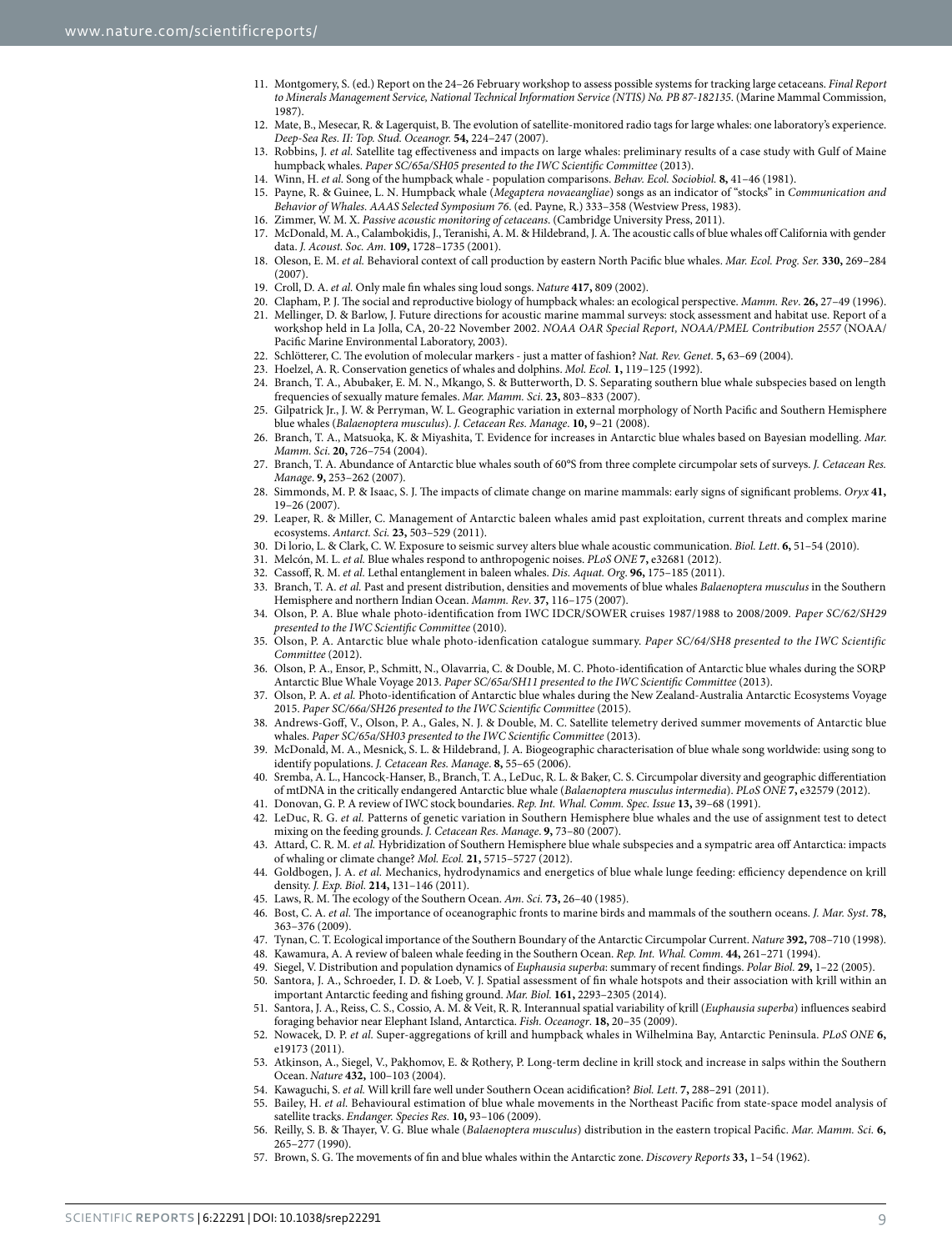- <span id="page-9-0"></span>58. Stafford, K. M. *et al.* Antarctic-type blue whale calls recorded at low latitudes in the Indian and eastern Pacific Oceans. *Deep-Sea Res. I: Oceanogr. Res. Pap*. **51,** 1337–1346 (2004).
- <span id="page-9-1"></span>59. Samaran, F. *et al.* Seasonal and geographic variation of southern blue whale subspecies in the Indian Ocean. *PLoS ONE* **8,** e71561  $(2013)$
- <span id="page-9-2"></span>60. IWC. Report of the workshop on the comprehensive assessment of Southern Hemisphere humpback whales. *J. Cetacean Res. Manage. Spec. Issue* **3,** 1–50 (2011).
- <span id="page-9-3"></span>61. Pastene, L. A., Goto, M., Itoh, S. & Numachi, K. I. Spatial and temporal patterns of mitochondrial DNA variation in minke whales from Antarctic areas IV and V. *Rep. Int. Whal. Comm.* **46,** 305–314 (1996).
- <span id="page-9-4"></span>62. Anderwald, P. *et al.* Possible cryptic stock structure for minke whales in the North Atlantic: implications for conservation and management. *Biol. Conserv.* **144,** 2479–2489 (2011).
- <span id="page-9-5"></span>63. Širović, A. *et al.* Seasonality of blue and fin whale calls and the influence of sea ice in the Western Antarctic Peninsula. *Deep-Sea Res. II: Top. Stud. Oceanogr*. **51,** 2327–2344 (2004).
- <span id="page-9-6"></span>64. Širović, A., Hildebrand, J. A., Wiggins, S. M. & Thiele, D. Blue and fin whale acoustic presence around Antarctica during 2003 and 2004. *Mar. Mamm. Sci.* **25,** 125–136 (2009).
- <span id="page-9-7"></span>65. Samaran, F., Adam, O. & Guinet, C. Discovery of a mid-latitude sympatric area for two Southern Hemisphere blue whale subspecies. *Endanger. Species Res*. **12,** 157–165 (2010).
- 66. Stafford, K. M., Nieukirk, S. L. & Fox, C. G. An acoustic link between blue whales in the eastern tropical Pacific and the northeast Pacific. *Mar. Mamm. Sci*. **15,** 1258–1268 (1999).
- 67. Stafford, K. M., Chapp, E., Bohnenstiel, D. R. & Tolstoy, M. Seasonal detection of three types of "pygmy" blue whale calls in the Indian Ocean. *Mar. Mamm. Sci*. **27,** 828–840 (2011).
- 68. Olson, P. A. *et al.* New Zealand blue whales: residency, morphology, and feeding behavior of a little-known population. *Pac. Sci.* **69,** 477–485 (2015).
- <span id="page-9-8"></span>69. Ensor, P. H. Minke whales in the pack ice zone, East Antarctica, during the period of maximum ice extent. *Rep. Int. Whal. Comm*. **39,** 219–225 (1989).
- 70. Ribic, C. A., Ainley, D. G. & Fraser, W. R. Habitat selection by marine mammals in the marginal ice zone. *Antarct. Sci.* **3,** 181–186  $(1991)$
- 71. Van Opzeeland, I., Van Parijs, S., Kinderman, L., Burkhardt, E. & Boebel, O. Calling in the cold: pervasive acoustic presence of humpback whales (*Megaptera novaeangliae*) in Antarctic coastal waters. *PLoS ONE* **8,** e73007 (2013).
- <span id="page-9-9"></span>72. Bérubé, M., Urbán, R. J., Dizon, A. E., Brownell, R. L. & Palsbøll, P. J. Genetic identification of a small and highly isolated population of fin whales (*Balaenoptera physalus*) in the Sea of Cortez, Mexico. *Conserv. Genet.* **3,** 183–190 (2002).
- <span id="page-9-10"></span>73. Mikhalev, Y. A. Humpback whales *Megaptera novaeangliae* in the Arabian Sea. *Mar. Ecol. Prog. Ser.* **149,** 13–21 (1997).
- 74. Stafford, K. M., Mellinger, D. K., Moore, S. E. & Fox, C. G. Seasonal variability and detection range modeling of baleen whale calls in the Gulf of Alaska, 1999–2002. *J. Acoust. Soc. Am.* **122,** 3378–3390 (2007).
- 75. Straley, J. M. Fall and winter occurrence of humpback whales (*Megaptera novaeangliae*) in southeastern Alaska. *Rep. Int. Whal. Comm. Spec. Issue* **12,** 319–323 (1990).
- <span id="page-9-11"></span>76. Craig, A. S., Herman, L. M., Gabriele, C. M. & Pack, A. A. Migratory timing of humpback whales (*Megaptera novaeangliae*) in the central North Pacific varies with age, sex and reproductive status. *Behaviour* **140,** 981–1001 (2003).
- <span id="page-9-12"></span>77. Stevick, P. T. *et al.* Segregation of migration by feeding ground origin in North Atlantic humpback whales (*Megaptera novaeangliae*). *J. Zool.* **259,** 231–237 (2003).
- <span id="page-9-13"></span>78. Herman, L. M. *et al.* Resightings of humpback whales in Hawaiian waters over spans of 10–32 years: site fidelity, sex ratios, calving rates, female demographics, and the dynamics of social and behavioral roles of individuals. *Mar. Mamm. Sci*. **27,** 736–768 (2011).
- <span id="page-9-14"></span>79. Branch, T. A., Mikhalev, Y. A. & Kato, H. Separating pygmy and Antarctic blue whales using long-forgotten ovarian data. *Mar. Mamm. Sci*. **25,** 833–854 (2009).
- <span id="page-9-15"></span>80. Branch, T. A. Biologically plausible rates of increase for Antarctic blue whales. *Paper SC/60/SH8 presented to the IWC Scientific Committee* (2008).
- 81. Branch, T. A. Biological parameters for pygmy blue whales. *Paper SC/60/SH6 presented to the IWC Scientific Committee* (2008).
- <span id="page-9-17"></span><span id="page-9-16"></span>82. Allendorf, F. W., England, P. R., Luikart, G., Ritchie, P. A. & Ryman, N. Genetic effects of harvest on wild animal populations. *Trends Ecol. Evol.* **23,** 327–337 (2008).
- <span id="page-9-18"></span>83. Leonard, J. A. Ancient DNA applications for wildlife conservation. *Mol. Ecol.* **17,** 4186–4196 (2008).
- <span id="page-9-19"></span>84. Clapham, P. J., Aguilar, A. & Hatch, L. T. Determining spatial and temporal scales for management: lessons from whaling. *Mar. Mamm. Sci*. **24,** 183–201 (2008).
- <span id="page-9-20"></span>85. Attard, C. R. M. *et al.* Low genetic diversity in pygmy blue whales is due to climate-induced diversification rather than anthropogenic impacts. *Biol. Lett*. **11,** 20141037 (2015).
- <span id="page-9-21"></span>86. Taylor, B. L., Chivers, S. J., Larese, J. & Perrin, W. F. Generation length and percent mature estimates for IUCN assessments of cetaceans. *Administrative Report LJ-07-01. Southwest Fisheries Science Center* (2007).
- <span id="page-9-22"></span>87. Double, M. C. *et al.* Migratory movements of pygmy blue whales (*Balaenoptera musculus brevicauda*) between Australia and Indonesia as revealed by satellite telemetry. *PloS ONE* **9,** e93578 (2014).
- <span id="page-9-23"></span>88. Block, B. A. *et al.* Tracking apex marine predator movements in a dynamic ocean. *Nature* **475,** 86–90 (2011).
- <span id="page-9-24"></span>89. Sunnucks, P. & Hales, D. F. Numerous transposed sequences of mitochondrial cytochrome oxidase I-II in aphids of the genus *Sitobion* (Hemiptera: Aphididae). *Mol. Biol. Evol.* **13,** 510–524 (1996).
- <span id="page-9-25"></span>90. Attard, C. R. M. *et al.* Genetic diversity and structure of blue whales (*Balaenoptera musculus*) in Australian feeding aggregations. *Conserv. Genet.* **11,** 2437–2441 (2010).
- <span id="page-9-26"></span>91. Van Oosterhout, C., Hutchinson, W. F., Wills, D. P. M. & Shipley, P. MICRO-CHECKER: software for identifying and correcting genotyping errors in microsatellite data. *Mol. Ecol. Notes* **4,** 535–538 (2004).
- <span id="page-9-28"></span><span id="page-9-27"></span>92. Excoffier, L. & Lischer, H. E. L. Arlequin suite ver 3.5: a new series of programs to perform population genetics analyses under Linux and Windows. *Mol. Ecol. Resour.* **10,** 564–567 (2010).
- 93. Goudet, J. FSTAT (version 1.2): a computer program to calculate F-statistics. *J. Hered.* **86,** 485–486 (1995).
- 94. Holm, S. A simple sequentially rejective multiple test procedure. *Scand. J. Stat*. **6,** 65–70 (1979).
- <span id="page-9-30"></span><span id="page-9-29"></span>95. Coughlan, J., Mirimin, L., Dillane, E., Rogan, E. & Cross, T. F. Isolation and characterization of novel microsatellite loci for the short-beaked common dolphin (*Delphinus delphis*) and cross-amplification in other cetacean species. *Mol. Ecol. Notes* **6,** 490–492  $(2006)$
- <span id="page-9-31"></span>96. Pritchard, J. K., Stephens, M. & Donnelly, P. Inference of population structure using multilocus genotype data. *Genetics* **155,** 945–959 (2000).
- <span id="page-9-32"></span>97. Falush, D., Stephens, M. & Pritchard, J. K. Inference of population structure using multilocus genotype data: linked loci and correlated allele frequencies. *Genetics* **164,** 1567–1587 (2003).
- <span id="page-9-33"></span>98. Hubisz, M. J., Falush, D., Stephens, M. & Pritchard, J. K. Inferring weak population structure with the assistance of sample group information. *Mol. Ecol. Resour.* **9,** 1322–1332 (2009).
- <span id="page-9-35"></span><span id="page-9-34"></span>99. Kopelman, N. M., Mayzel, J., Jakobsson, M., Rosenberg, N. A. & Mayrose, I. CLUMPAK: a program for identifying clustering modes and packaging population structure inferences across *K*. *Mol. Ecol. Resour.* **15,** 1179–1191 (2015).
- 100. Evanno, G., Regnaut, S. & Goudet, J. Detecting the number of clusters of individuals using the software STRUCTURE: a simulation study. *Mol. Ecol.* **14,** 2611–2620 (2005).